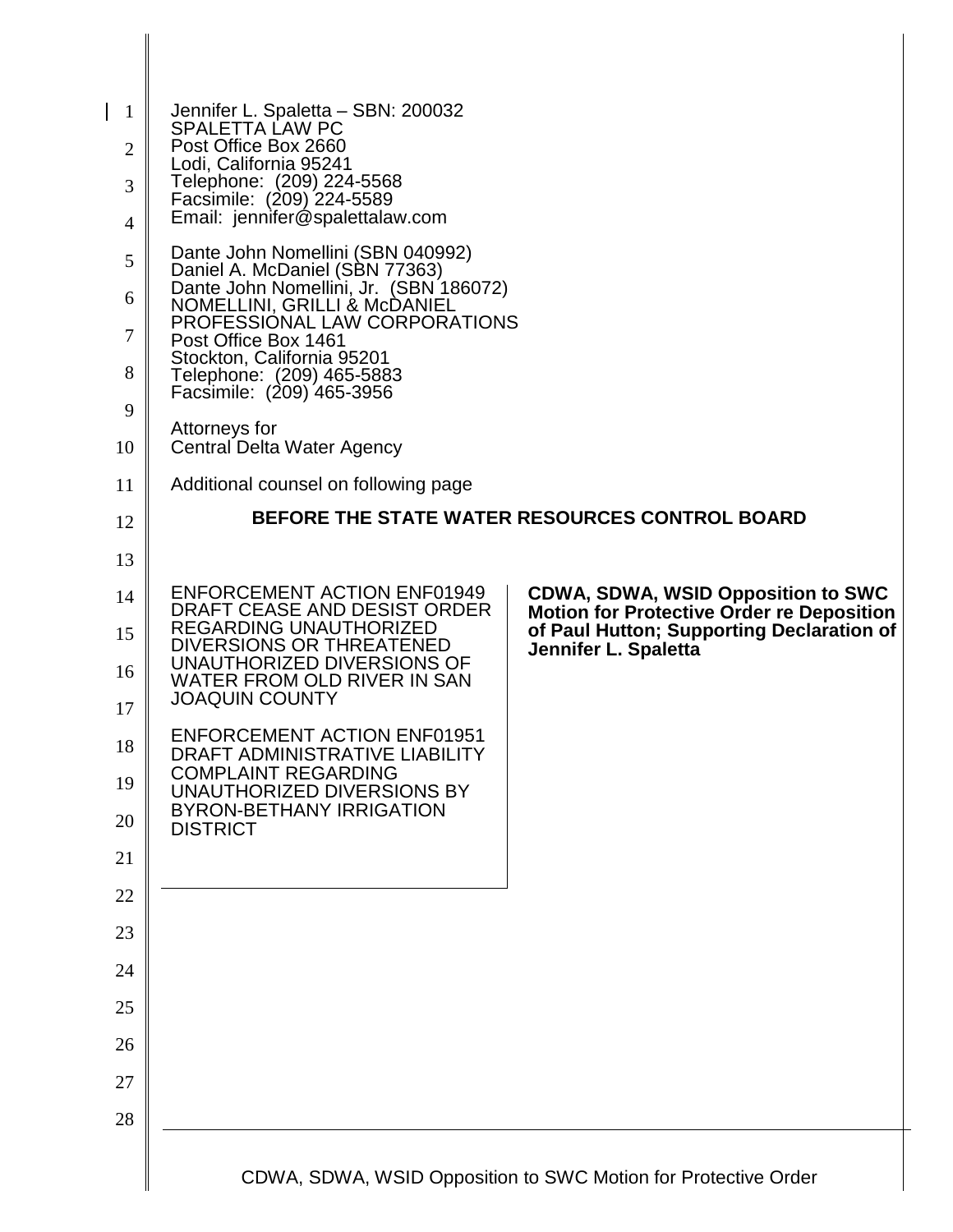| $\mathbf{1}$   | <b>Additional counsel:</b>                                            |
|----------------|-----------------------------------------------------------------------|
| $\mathfrak{2}$ |                                                                       |
| 3              | JOHN HERRICK (SBN 139125)<br>LAW OFFICES OF JOHN HERRICK              |
| $\overline{4}$ | 4255 Pacific Avenue, Suite 2<br>Stockton, CA 95207                    |
| 5              | Telephone: (209) 956-0150<br>Facsimile: (209) 956-0154                |
| 6              | S. DEAN RUIZ (SBN 213515)                                             |
| 7              | HARRIS, PERISHO & RUIZ<br>3439 Brookside Road, Suite 210              |
| 8              | Stockton, CA 95219<br>Telephone: (209) 957-4254                       |
| 9              | Facsimile: (209) 957-5338                                             |
| 10             | Attorneys for SOUTH DELTA WATER<br><b>AGENCY</b>                      |
| 11             |                                                                       |
| 12             |                                                                       |
| 13             | JEANNE M. ZOLEZZI - SBN: 121282<br>KARNA E. HARRIGFELD - SBN: 162824  |
| 14             | <b>HERUM\CRABTREE\SUNTAG</b><br>A California Professional Corporation |
| 15             | 5757 Pacific Avenue, Suite 222<br>Stockton, CA 95207                  |
| 16             | Telephone: (209) 472-7700                                             |
| 17             | Attorneys for<br>THE WEST SIDE IRRIGATION DISTRICT                    |
| 18             | <b>BANTA-CARBONA IRRIGATION</b><br><b>DISTRICT</b>                    |
| 19             | PATTERSON IRRIGATION DISTRICT                                         |
| 20             |                                                                       |
| 21             |                                                                       |
| 22             |                                                                       |
| 23             |                                                                       |
| 24             |                                                                       |
| 25             |                                                                       |
| 26             |                                                                       |
| 27             |                                                                       |
| 28             |                                                                       |
|                | CDWA, SDWA, WSID Opposition to SWC Motion for Protective Order        |

I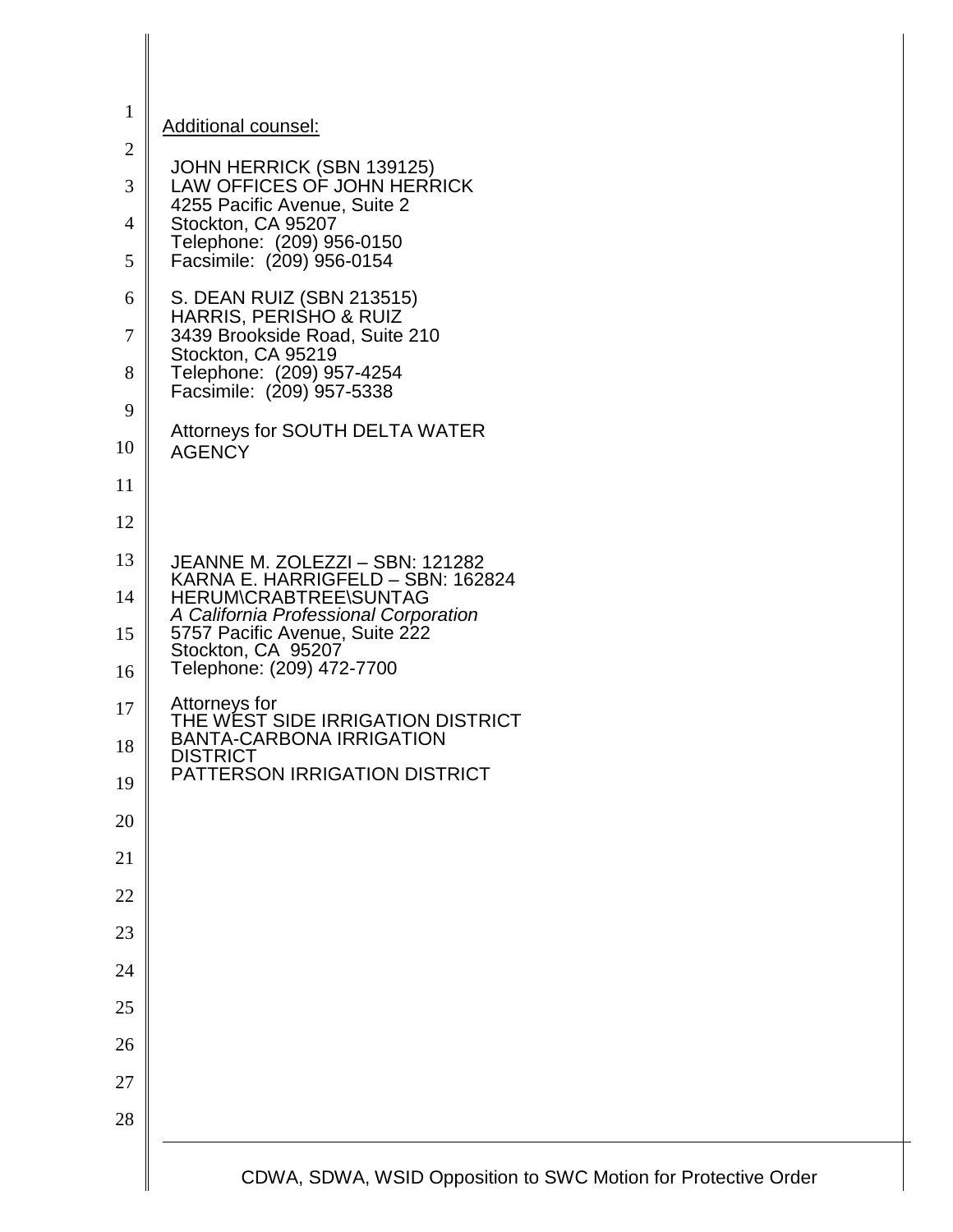| 1              | I. Introduction                                                                                 |  |
|----------------|-------------------------------------------------------------------------------------------------|--|
| $\overline{2}$ | Central Delta Water Agency ("CDWA"), South Delta Water Agency and The West                      |  |
| 3              | Side Irrigation District ("Delta parties") oppose the State Water Contractor's ("SWC")          |  |
| 4              | request for a protective order for the Deposition of Paul Hutton because:                       |  |
| 5              | Hutton is a late disclosed expert offered to provide independent and                            |  |
| 6              | contradictory opinions that should have been disclosed in the SWC case-in-                      |  |
| 7              | chief. If Hutton is allowed to testify as an expert, the Delta parties must be                  |  |
| 8              | allowed to depose him to avoid unfair surprise and prejudice.                                   |  |
| 9              | Depositions of party witnesses are expressly allowed by the Water Code.                         |  |
| 10             | CDWA has not requested documents that have already been produced and<br>$\bullet$               |  |
| 11             | carefully limited the notice to matters that are directly relevant to these                     |  |
| 12             | proceedings and the opinions expressed by Mr. Hutton in his testimony.                          |  |
| 13             | <b>II. Statement of Facts</b>                                                                   |  |
| 14             | On Monday, February 22, 2016 $-$ 28 days before the start of these enforcement                  |  |
| 15             | proceedings – the State Water Contractors (SWC) served the expert rebuttal testimony of         |  |
| 16             | Paul Hutton. Although SWC submitted its Notice of Intent to Appear on August 28, 2015,          |  |
| 17             | it waited six months, until the last possible day to submit rebuttal testimony, to notify other |  |
| 18             | parties about new expert testimony regarding water quality in the Delta and alleged             |  |
| 19             | impacts on SWC supplies. This is particularly notable because, throughout the month of          |  |
| 20             | November 2015, WSID, BBID and the Delta agencies conducted depositions at which                 |  |
| 21             | Delta hydrodynamics were discussed in detail. SWC was present for these depositions,            |  |
| 22             | and was fully aware that Delta hydrodynamics would be an issue in the enforcement               |  |
| 23             | proceedings. (Spaletta Dec. 1 2.) Despite this awareness, it chose not to add an expert         |  |
| 24             | witness on this issue to its case in chief.                                                     |  |
| 25             | Now, after submitting significant new technical expert opinion testimony less than              |  |
| 26             | a month before the hearing, SWC objects to the Delta parties' requests to depose that           |  |
| 27             | expert.                                                                                         |  |
| 28             |                                                                                                 |  |
|                | CDWA, SDWA, WSID Opposition to SWC Motion for Protective Order                                  |  |
|                | $\mathbf{1}$                                                                                    |  |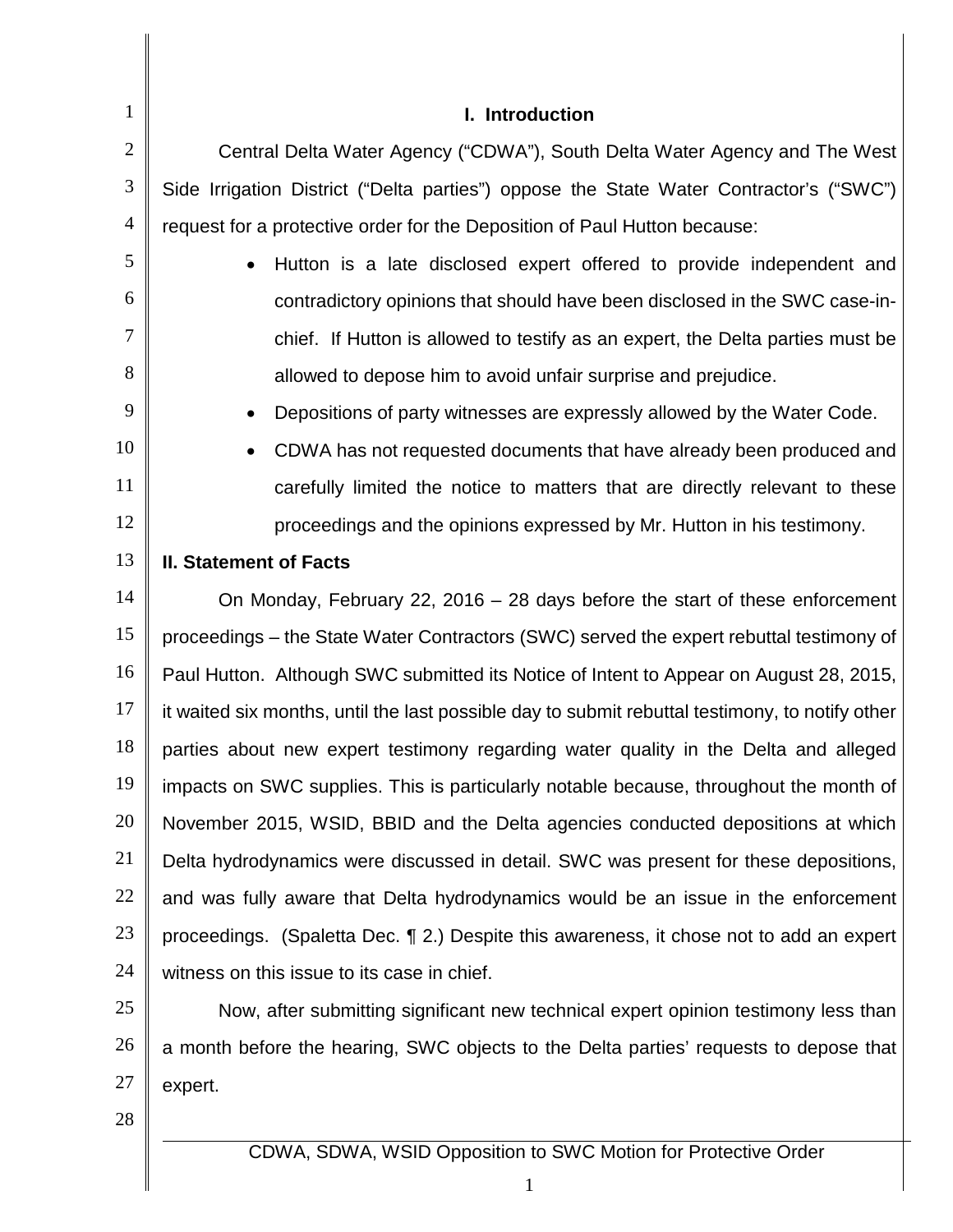1 2

3

4

5

6

7

8

#### III. **Argument**

# **A. The Water Code Expressly Entitles CDWA to Depose Mr. Hutton if his Testimony is not Stricken as Untimely**

CDWA and BBID's motions in limine explain why the Hutton rebuttal expert testimony should be stricken as untimely and prejudicial. (C.C.P. §§ 2034.300, 2034.310.) If it is not stricken, as a party to this proceeding, CDWA is entitled to depose Mr. Hutton (or any witness) in the manner set forth in Part 4 of the Code of Civil Procedure. (Water Code § 1100.)

9 10 11 12 13 14 15 16 A deposition is particularly appropriate in this situation due the expert nature and breadth of the proffered Hutton testimony. Because Hutton did not limit his testimony to addressing "the falsity or non-existence of a fact" relied on by another expert, and instead provided improper contradictory testimony, the testimony and expert disclosure is untimely and should be excluded. (C.C.P. §2034.310.) If Hutton is allowed to testify, he may only do so after the Hearing Officers have eliminated any prejudice to the Delta parties, including by making the new expert immediately available for deposition. (C.C.P. §2034.300(d); §2034.720(d).)

#### 17 18 **B. The Deposition is Necessary to Avoid Undue Prejudice Due to SWC's Violation of the Rules of Civil Procedure**

19 20 21 22 23 SWC argues that the Hearing Officer did not contemplate depositions of rebuttal witnesses. The Hearing Officer also did not contemplate that SWC would violate the rules of Civil Procedure and produce an untimely and previously undisclosed expert opinion as Rebuttal Testimony. If SWC had properly limited Mr. Hutton's rebuttal testimony per the code, we would not be having this discussion.

24 25 26 27 CDWA, SDWA, WSID and BBID will be unfairly prejudiced if the Hutton testimony is admitted and the Hearing Officers have prohibited depositions. (*See*, *e.g.*, *People v. Alexander* (2010) 49 Cal.4th 846, 934, as modified on denial of reh'g (Sept. 29, 2010) ["To effectuate the constitutional rights to counsel and to due process of law, an accused must

28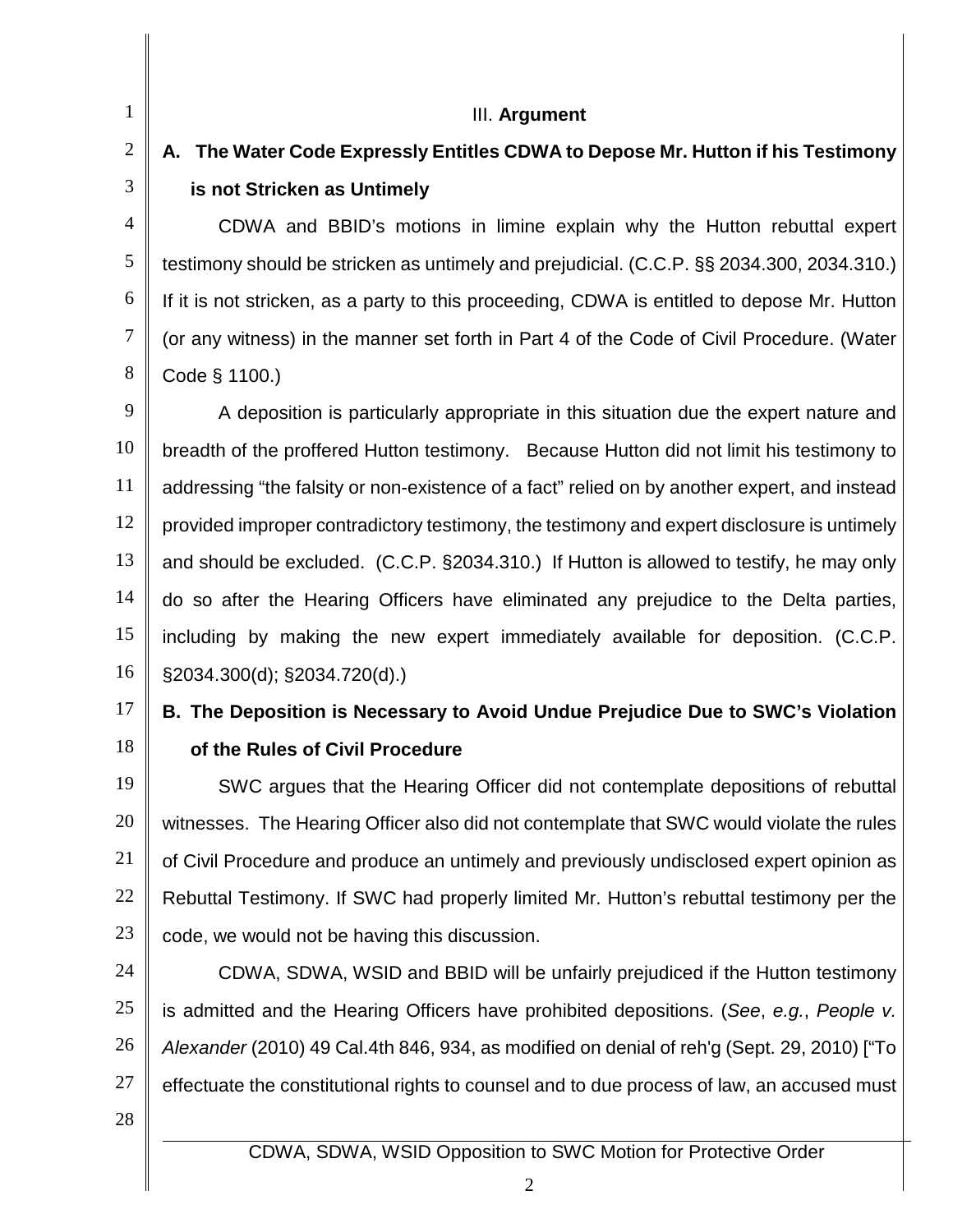1 2 3 4 . . . have a reasonable opportunity to prepare a defense and respond to the charges."]; *Sallas v. Municipal Court* (1978) 86 Cal.App.3d 737, 742 ["due process of law requires that an accused . . . have a reasonable opportunity to prepare and present his defense. . . ."].)

5 6 7 8 9 10 11 12 13 Hutton's expert testimony relies on complex technical models that require large data sets to reach conclusions and opinions that SWC asserts are useful to the Hearing Officers to decide these proceedings. In order for the Delta parties' attorneys to prepare questions for cross-examination, its experts will need the opportunity to review and understand these data sets, model assumptions, and Mr. Hutton's further explanation as to how he reached his opinions. Unlike DWR and SWC, the Delta parties do not have modelers or hydrologists on staff. Thus, working with technical expert testimony requires the retention of outside experts and time to understand and be able to prepare to address during a hearing. (Spaletta Dec. ¶ 3.)

14

#### **C. SWC Cannot Meet Its Burden for a Protective Order**

15 16 17 18 19 20 21 22 23 24 25 26 The party seeking a protective order on "the basis that the information is from a source that is not reasonably accessible because of undue burden or expense *shall bear the burden* of demonstrating that the information is from a source that is not reasonably accessible because of undue burden or expense." (C.C.P. § 2025.420(c).) Further, a court may order the production of electronically stored information, even if it is not reasonably accessible, unless one of four conditions exist: (1) it is possible to obtain the information from a more convenient, less burdensome, or less expensive source; (2) the discovery is unreasonably cumulative or duplicative; (3) the party had ample opportunity to obtain the information sought; or (4) the likely burden of the proposed discovery outweighs the likely benefit, taking into account the importance of the issues in the litigation, and the importance of the requested discovery in resolving the issues. (C.C.P. § 2025.420(e), (f).) SWC cannot meet this burden.

- 27
- 28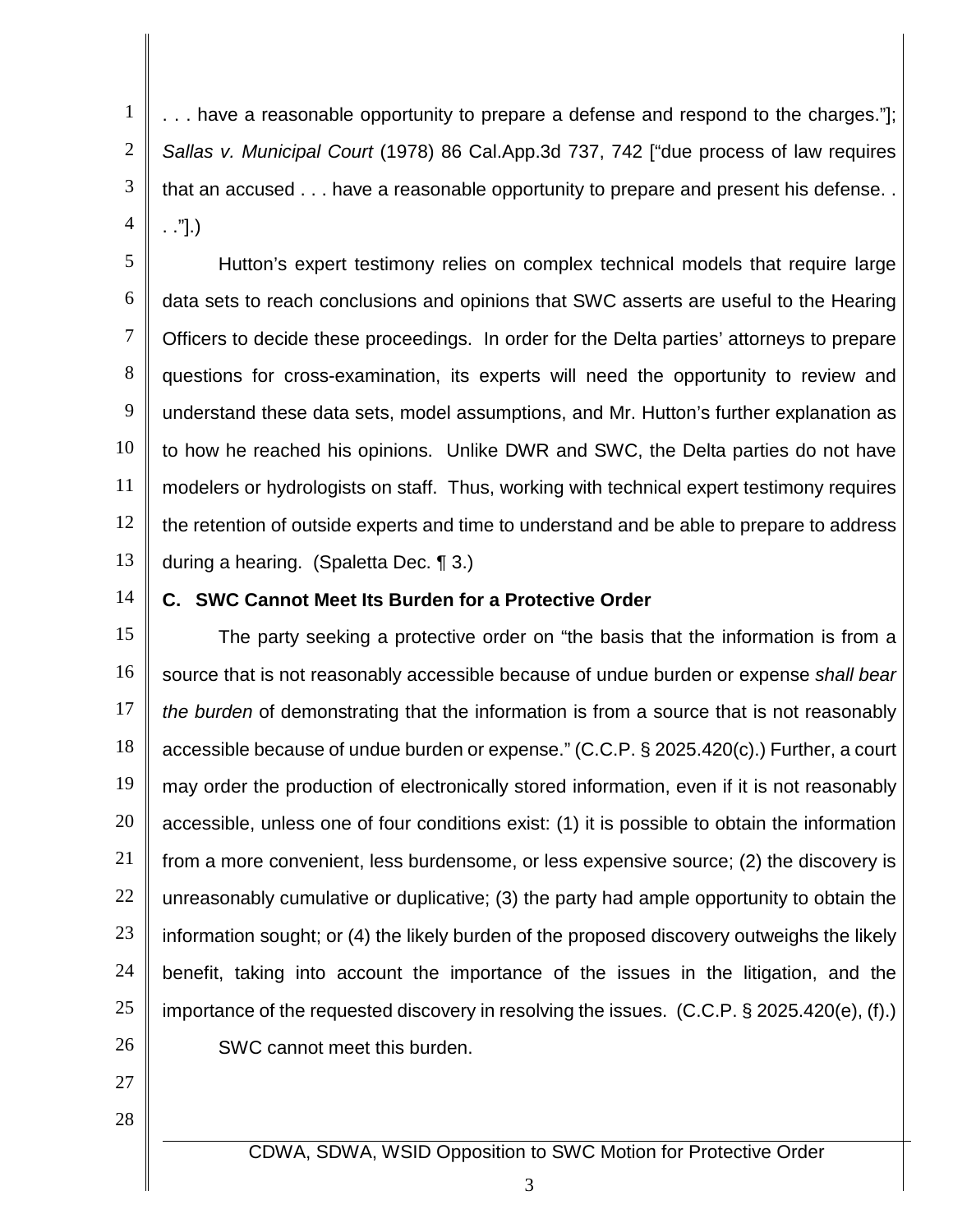2

3

4

5

6

7

8

9

10

11

12

13

14

1

# **1. The Information Sought is not Unreasonably Cumulative or Duplicative and is not Otherwise Available to the Delta Parties**

The CDWA Notice specifically limits requested documents to those not previously produced during the course of the proceedings. (Notice of Deposition, pg. 3.) It is disingenuous for SWC to assert that the protective order should be granted, in part, due to the duplicative nature of the request. CDWA has no inclination to spend more time or effort with Mr. Hutton in a deposition than is necessary to prepare to deal with his untimely expert opinions at the hearing.

Further, the fact that the Delta parties have received Mr. Hutton's testimony and exhibits is irrelevant. The testimony contains numerous factual conclusions, summaries and statements of opinion that are not supported by the information in the testimony itself or in the exhibits produced, or in the documents previously produced by SWC. The Delta parties are entitled to conduct discovery to determine: (1) if Hutton relied on other documents or data sets to support his opinions and conclusory statements, and (2) if so, what those documents or data sets include.

15 16 17 18 19 20 21 22 Paul Hutton's testimony spans 33 paragraphs and includes several attachments, including a technical memo from CH2M Hill from June 2015 regarding with and without project salinity conditions based on DSM2 model runs. (Exh. SWC0005.) The bulk of Mr. Hutton's testimony describes the CH2M Hill model runs and argues that hypothetical salinity conditions in the Delta in 2015, absent the projects, could not have supported irrigated agriculture. Mr. Hutton then uses the results of this CH2M Hill modeling effort to cast stones at Susan Paulson's expert testimony regarding Delta hydrodynamics and to provide a contradictory and independent opinion regarding water availability in the Delta.

- 23
- 24

25

26

27

Notably, the CH2M Hill modeling effort that forms the backbone of Mr. Hutton's testimony is not in the public domain and includes modeling parameter modifications that are unavailable for WSID, BBID and the Delta Agencies, and their experts to review, understand or verify. (Spaletta Dec. ¶ 4.) Yet, this modeling work was purportedly done in June 2015 - more than six months before case in chief testimony was due.

28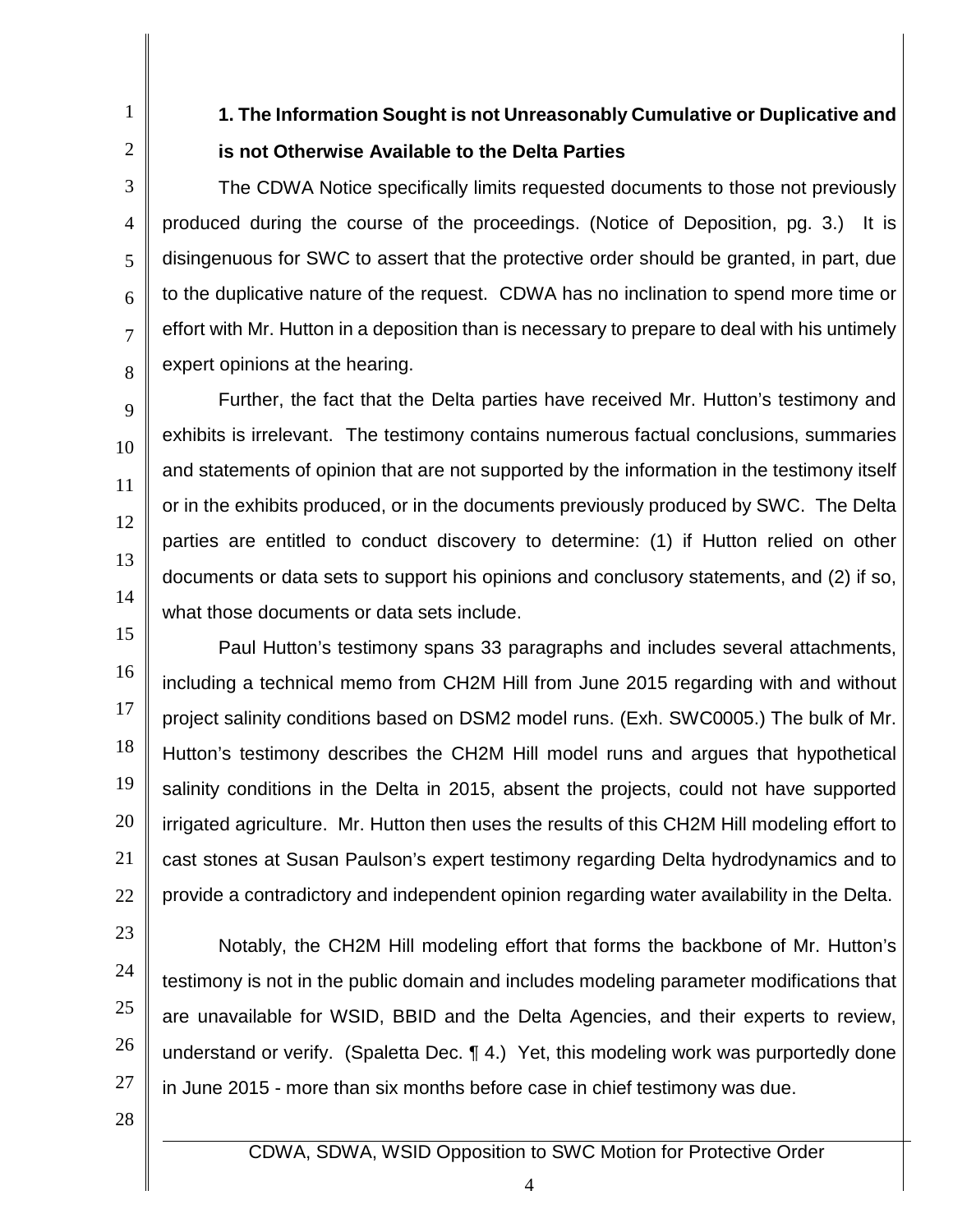1 2 3 4 If SWC is allowed to put forth an expert's opinion in these proceedings that the salinity conditions in the Delta in 2015 would not have supported irrigated agriculture, absent project releases - then Delta interests are absolutely entitled to understand the basis for that opinion. If this discovery is prevented, the opinion should be stricken.

- 5 6
- 7

**2. There is no Undue Burden or Expense on SWC to Produce Mr. Hutton for Deposition or to Produce the Documents Requested in the Deposition Notices**

8 9 10 11 12 13 14 Every deposition and document request imposes some burden on a party. Not every burden is an "undue" burden. A party cannot expect to be able to produce an expert witness to provide opinion testimony and then protect that witness from deposition or production of the information that purportedly supports the opinions expressed. This would be severely unfair and is expressly prohibited by the Code of Civil Procedure. It is not an "undue" burden on SWC to require its expert witness to comply with the minimum requirements of the code in order to testify.

15 16 17 18 19 20 21 22 23 24 25 26 27 Here, CDWA's notice is carefully limited. Document requests 1-6 request only those previously unproduced documents that support specific statements, opinions or factual claims made in the proffered Hutton testimony. Requests 7-9 are expressly limited to previously unproduced correspondence between (7) Hutton and the State Board, (8) Metropolitan Water District ("MWD") and the State Board, and (9) SWC and the State Board regarding the water availability determinations that are the express subject of Phase 1 of these hearings. These requests are limited to just what is necessary to understand the basis for Mr. Hutton's expert opinions, determine if his opinions are supported based on this underlying information, and whether or not Mr. Hutton has bias. No more, no less. If the requested categories of documents were already provided, as SWC asserts, then the burden is actually minimal and the deposition will be extremely helpful to allow Mr. Hutton to explain to the other parties how these already produced documents support his opinion.

28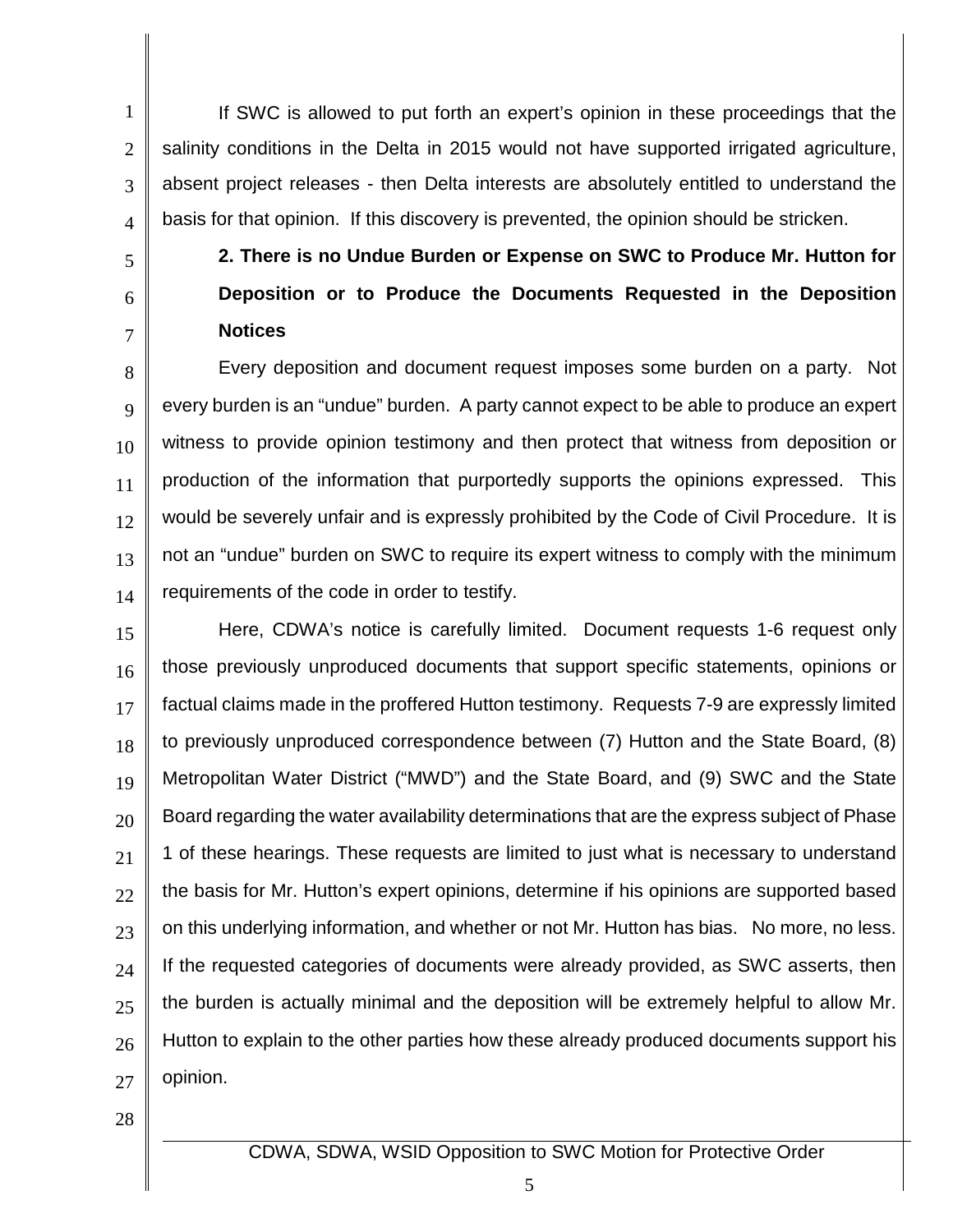1 2 3 4 5 6 7 8 9 10 Further, Mr. Hutton is a MWD employee who works with SWC on behalf of MWD (Hutton, ¶ 12), and is being offered by SWC as its representative expert witness in this proceeding. The fact that the deposition notices may seek documents that go beyond what is in Mr. Hutton's immediate possession and may be in the possession of other employees or representatives of SWC, MWD, or DWR is not objectionable. As an expert witness, Mr. Hutton will be and should be examined regarding potential bias or influence and the source of all information supporting his opinions. To the extent there are documents within MWD, SWC, or DWR that evidence bias or otherwise refute or cast doubt on the credibility of Mr. Hutton's testimony (or alternatively provide support for the testimony) they should be produced.

11 12 13 14 If SWC does not believe it has sufficient time to produce the documents, it should request a continuance of the hearing or withdraw Mr. Hutton as a witness. However, the concept of allowing substantial new technical expert testimony, without related discovery, is not a legally defensible or equitable option.

15

#### **3. The Information Sought Cannot be Obtained in Cross-Examination**

16 17 18 19 20 21 22 The Hearing Officers have placed strict limits on the time for cross examination at the hearing. There is insufficient time to probe the witness to describe all of the underlying factual and analytical bases for the modeling work that forms the basis for his opinions during cross examination - nor is this even humanly possible. The modeling and data analysis conclusions contained in Mr. Hutton's opinions are supported (we assume) by datasets that are not going to be committed to Mr. Hutton's memory and cannot be realistically disclosed or explained during cross-examination.

23

24 25 26 27 Further, allowing Hutton to testify without a prior deposition and requiring the Delta parties to ask all questions of Hutton during cross to both understand and potentially discredit his opinion would unduly prejudice the Delta parties. These parties will need the assistance of their own experts to understand Hutton's explanations and underlying data sets and analysis, which has not yet been produced.

28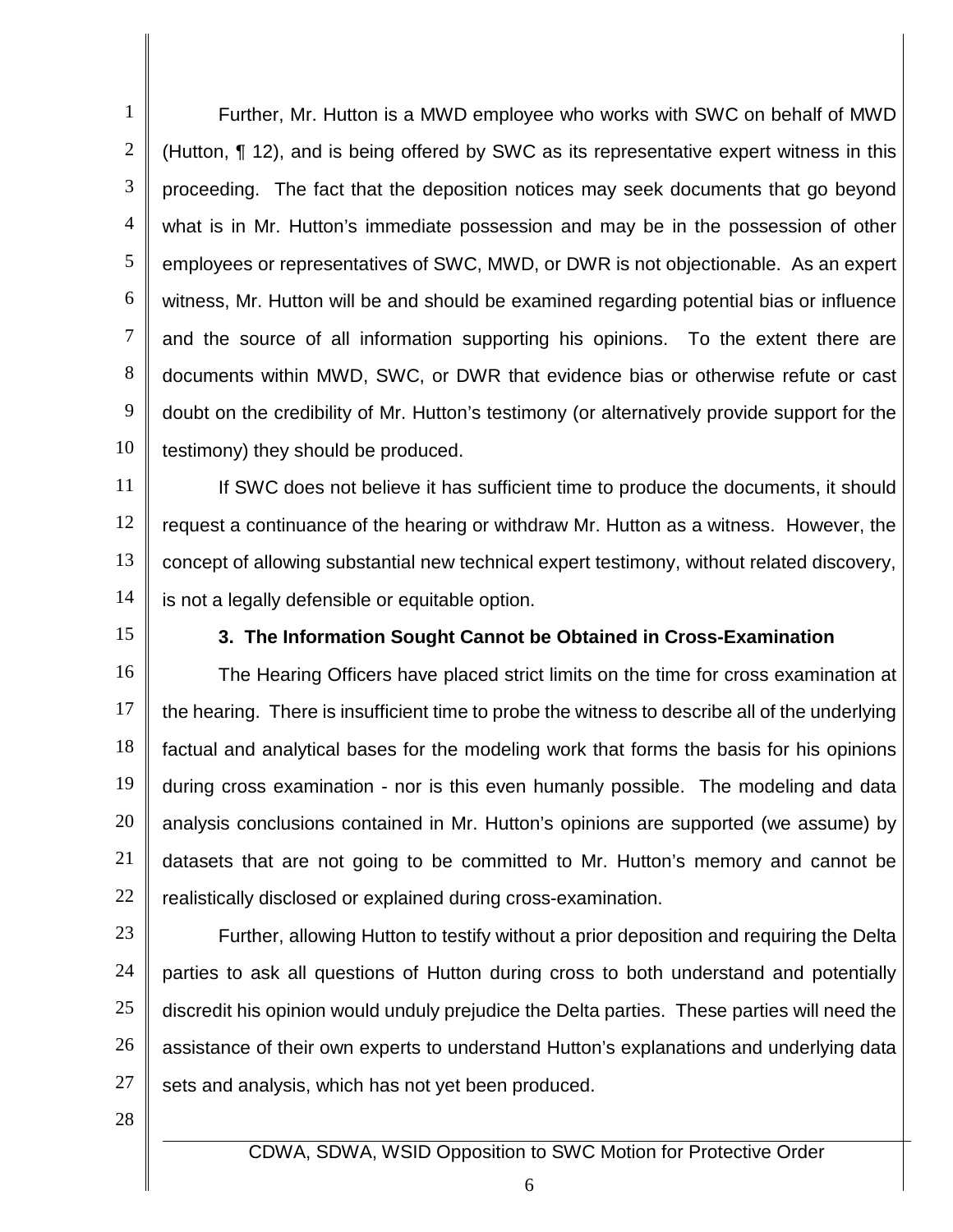1 2 3 4 5 6 7 Finally, requiring parties to deal with experts in the first instance on crossexamination is a huge waste of time for the Hearing Team and other parties. The purpose of the deposition is to gain a better understanding of an expert's opinion so that the examination during the hearing can be limited to just the key issues necessary to identify bias or analytical error. Often, the problems with an expert opinion elicited during deposition will even convince a party to withdraw an expert prior to the hearing, which helps shorten the hearing.

- 8
- 9

### **4. The Burden of the Discovery Does Not Outweigh the Importance of the Discovery to Resolving an Issue in the Hearing**

10 11 12 13 14 15 16 17 18 19 Mr. Hutton's 33 paragraph expert testimony and related exhibits are not "limited" as SWC claims and certainly do not stay within the bounds of C.C.P. § 2034.310 for late disclosed experts. Rather, the Hutton testimony provides independent opinions about the effects of salinity levels in the Delta on irrigated agriculture during the summer of 2015 that should have been produced in SWC's case-in-chief and are highly technical. If the Hearing Officers do not think the issues raised by Hutton are important to the hearing and agree the testimony is untimely, it should be stricken. If, alternatively, the Hearing Officers want to hear this new opinion testimony and deem it to address an "important issue," then SWC cannot meet its burden for a protective order and the deposition and document production must go forward. (C.C.P. § 2025.420(f)(4).)

20 21 22 23 24 25 26 27 Similarly the document requests in the CDWA Hutton notice are not overbroad. The Delta parties are entitled to understand what Hutton reviewed to form his opinions and conclusions. If Hutton does not have documents that support his opinions, then that too would be useful to know. If the supporting documents are voluminous and cannot be produced in the remaining days (Hutton's deposition is set for March 8<sup>th</sup>) then that is grounds for a continuance. However, under no circumstance that comports with basic due process could the Hearing Officers conclude that the supporting documents are too voluminous to allow discovery, but Hutton should be allowed to summarize opinions based

28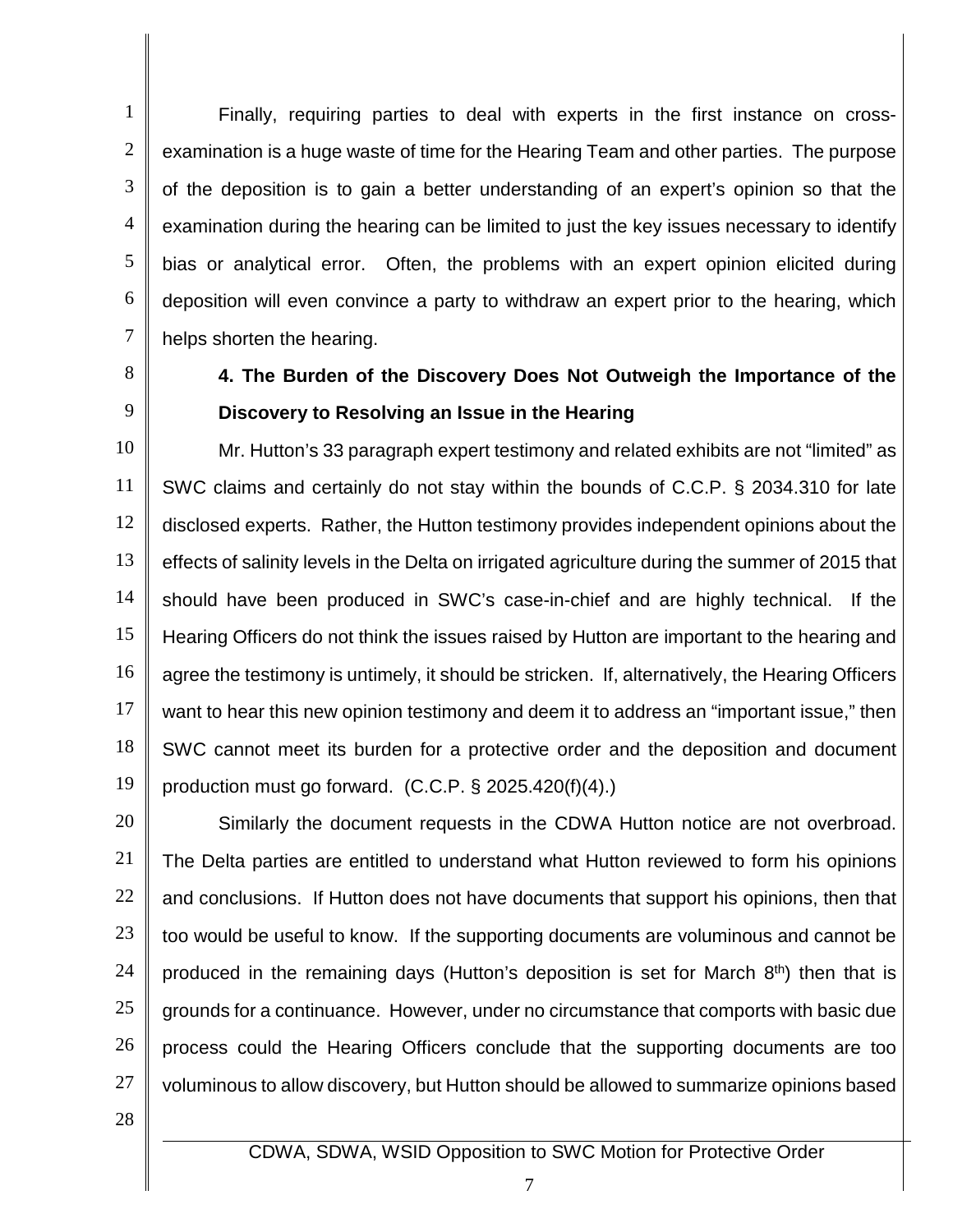1 2 upon them in these proceedings, which the Hearing Officers could then rely on as evidence. This would be the epitome of prejudice.

### **IV. Conclusion**

3

4

5

6

7

8

9

13

14

16

17

18

19

20

21

22

23

24

25

26

27

28

The Rules of Civil Procedure are clear that late disclosed expert testimony many only be admitted using a method that ensure no undue prejudice to other parties - including making the expert immediately available for deposition. (C.C.P. §2034.720(d).) SWC cannot have it both ways. Either the Hutton testimony is allowed and Hutton must produce the underlying information and sit for deposition, or the testimony is out.

10 11 12 If the Hearing Officers decide the testimony will not be stricken and allow the deposition, then we respectfully request that the Hearing Officers also consider pushing the hearing dates back to allow time for the depositions and for the parties to properly and efficiently organize the presentation of evidence at the hearings.

Respectfully submitted,

15 Dated: March 2, 2016 SPALETTA LAW PC

١ By:  $\sqrt{\mu}u$  $\mu} \sqrt{\mu}u \pi$ 

JENNIFER L. SPALETTA Attorney for Central Delta Water Agency

Dated: March 2, 2016 **HARRIS, PERISHO & RUIZ** 

Attorney for South Delta Water Agency

### Dated: March 2, 2016 **HERUM\CRABTREE\SUNTAG**

 $\sqrt{r}$   $\sqrt{v}$ 

ZOLEZZI **torney for the West Side Irrigation**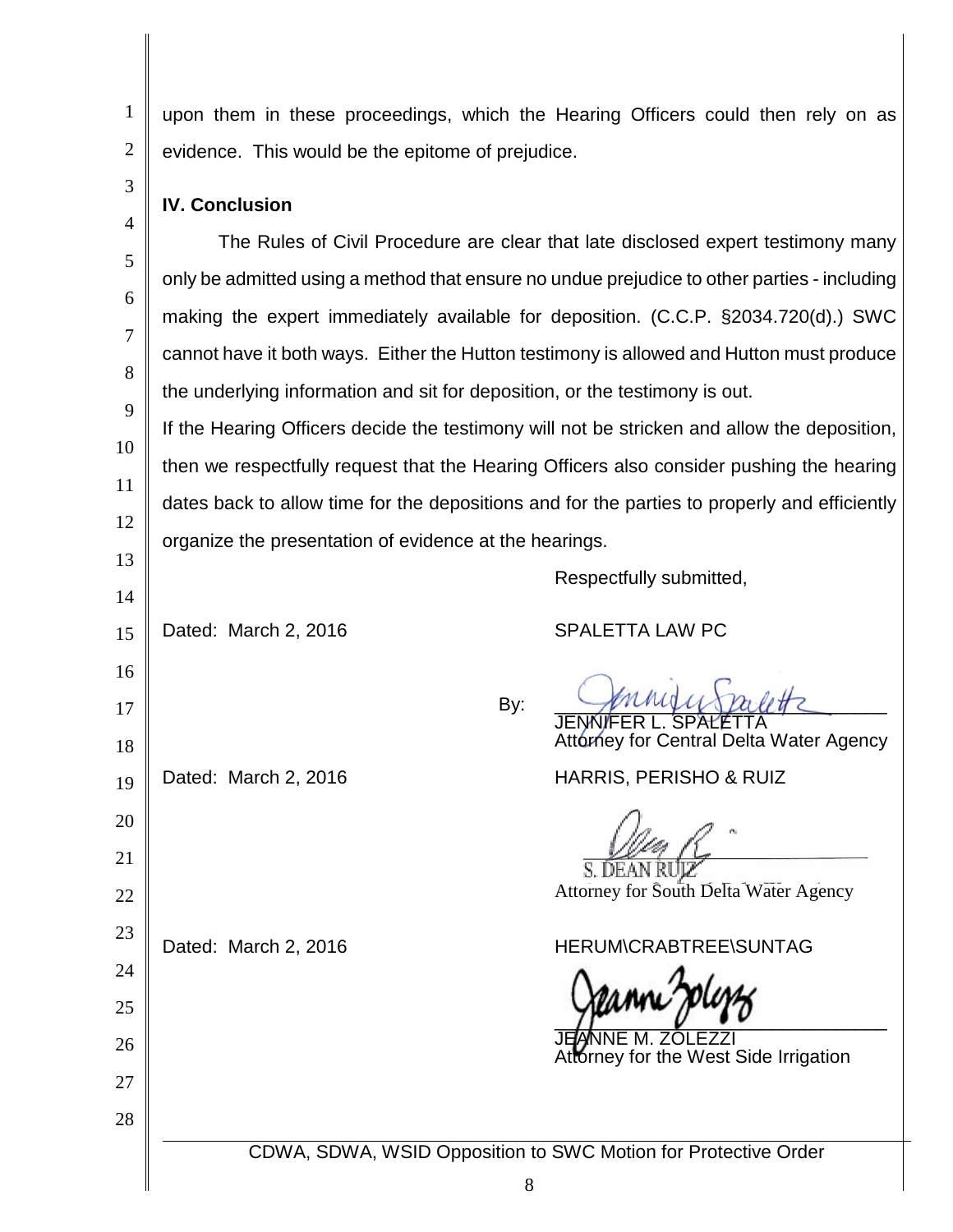#### **Supporting Declaration of Jennifer L. Spaletta**

10

11

12

13

14

15

16

1

2

1. I, Jennifer L. Spaletta am an attorney duly licensed to practice law in the State of California and co-counsel of record for Central Delta Water Agency in these two enforcement proceedings. The matters stated herein are based upon my personal knowledge, which I would and could testify to if called upon to do so.

2. On Monday, February 22, 2016 – 28 days before the start of these enforcement proceedings – the State Water Contractors (SWC) served the expert rebuttal testimony of Paul Hutton. Although SWC submitted its Notice of Intent to Appear on August 28, 2015, it waited six months, until the last possible day to submit rebuttal testimony, to notify other parties about new expert testimony regarding water quality in the Delta and alleged impacts on SWC supplies. Yet, throughout the month of November 2015, WSID, BBID and the Delta agencies conducted depositions at which Delta hydrodynamics were discussed in detail. SWC's counsel was present for these depositions, and was thus fully aware that Delta hydrodynamics would be an issue in the enforcement proceedings.

17 18 19 20 21 22 23 24 3. Hutton's expert testimony relies on complex technical models that require large data sets to reach conclusions and opinions that SWC asserts are useful to the Hearing Officers to decide these proceedings. In order for the Delta parties' attorneys to prepare questions for cross-examination, its experts will need the opportunity to review and understand these data sets, model assumptions, and Mr. Hutton's further explanation as to how he reached his opinions. Unlike DWR and SWC, the Delta parties do not have modelers or hydrologists on staff. Thus, working with technical expert testimony requires the retention of outside experts and time to understand and be able to prepare to address during a hearing.

25 26

4. The CH2M Hill modeling effort that forms the backbone of Mr. Hutton's testimony is not in the public domain and includes modeling parameter modifications that

28

27